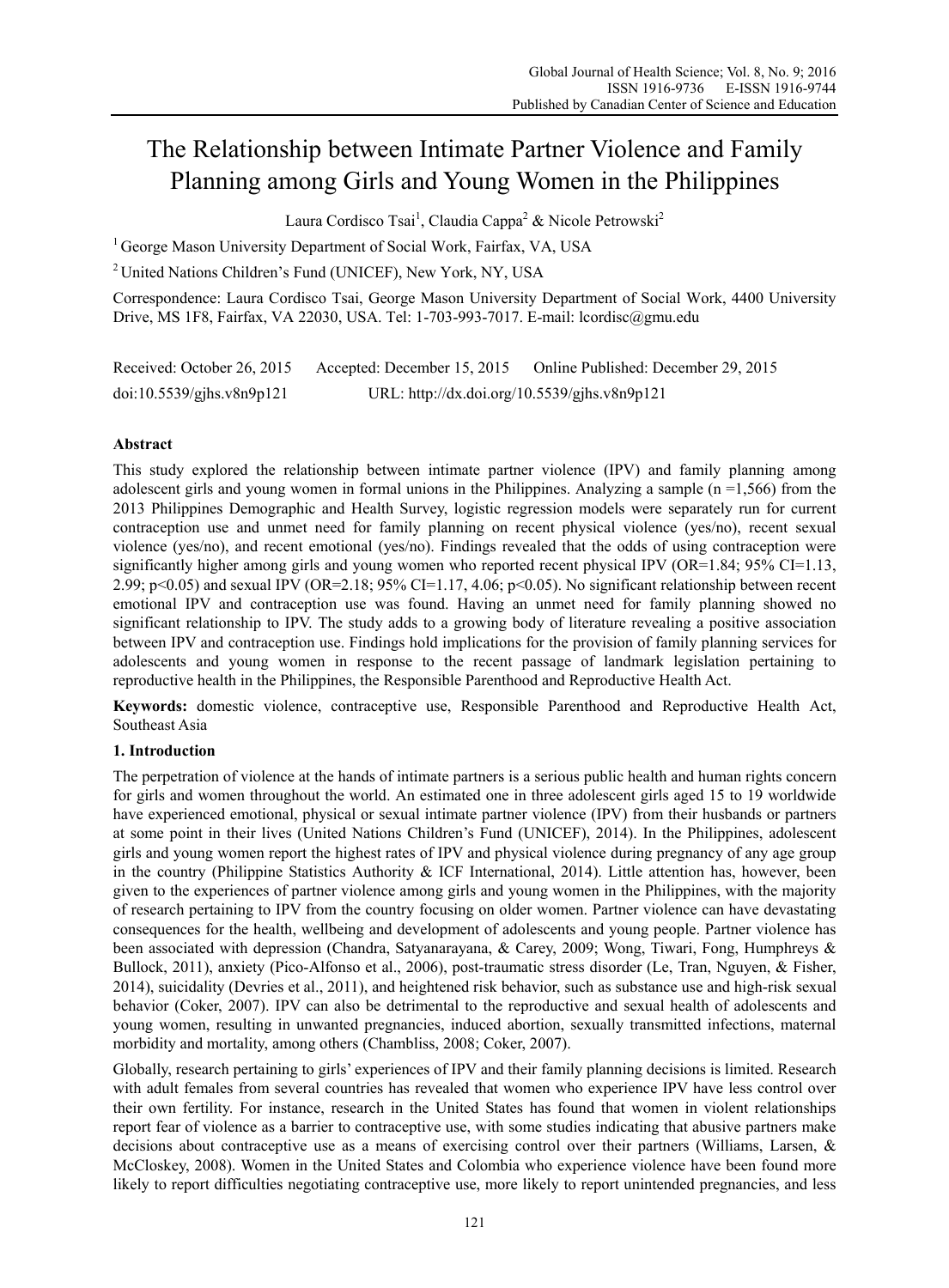likely to select their preferred method of contraception (Coggins & Bullock, 2003; Pallitto, Campbell, & O'Campo, 2005; Pallitto & O'Campo, 2004; Williams, Larsen, & McCloskey, 2008). Similarly, another study conducted in Jordan suggested that women who have experienced IPV are more likely to have partners who have interfered with their efforts to avoid pregnancy (Clark et al., 2008). Women whose partners sabotage or are indifferent to their use of contraception are vulnerable to pregnancy and sexually transmitted infections (STIs) (Moore, Frohwirth, & Miller, 2010).

By contrast, other studies have found a positive association between IPV and contraceptive use. For instance, a study with married adult women in Cebu province in the Philippines found that ever having used modern contraception was positively associated with experiences of physical IPV among adult women (Hindin & Adair, 2002). Another study of 6 Sub-Saharan African countries (Note 1) found that women who had experienced some form of IPV used contraception at a significantly higher rate than women who did not report any IPV (Alio, Daley, Nana, Duan, & Salihu, 2009). In analyzing data from ten DHS national surveys from all world regions, Hindin, Kishor, and Ansara (2008) found that in 7 (Note 2) out of 10 countries, ever having used contraception was positively associated with IPV.

However, some studies have also found unique associations between different forms of IPV and family planning. For instance, a study analyzing DHS data of ever-married adult women in Jordan revealed that women who reported ever experiencing severe physical IPV were significantly less likely to use contraception, women who reported ever experiencing sexual IPV were more likely to use contraception, and emotional violence showed no relationship to contraception use (O'Hara, Tsai, Carlson, & Haidar, 2013). In contrast, Williams et al. (2008) found physical and emotional IPV to be negatively associated with contraception use and found no significant relationship between sexual IPV and contraception use.

These mixed findings underscore a general uncertainty in the literature regarding the directional, temporal, and causal relationship between IPV and contraception use. While the majority of empirical research indicates that contraception use and IPV are significantly associated, there are distinct findings to support: 1) IPV as negatively associated with contraception use, 2) IPV as positively associated with contraception use, 3) the relationship varying per type of IPV, and 4) the significance of any potential association as predicated on the temporal ordering of contraception use and IPV. Further, the vast majority of prior research on this topic has focused on the experiences of adult women; how these dynamics play out in the lives of girls and young women in formal unions has been understudied.

# *1.1 Philippines Context*

The Southeast Asian region has seen a general decline in marriage and fertility in recent decades and an increase in age at first marriage (Jones, 2005; Jones & Yeung, 2014). Substantial variation across and between countries, however, remains (Williams, Kambalan, & Ogena, 2007). The Philippines is the only predominately Catholic country in Southeast Asia, with more than 80% of the population identifying as Roman Catholic. The Catholic Church maintains a very strong presence in political, social and cultural life in the Philippines (Austria, 2004). In prior decades, the Philippines held one of the lowest rates of adolescent marriage in Southeast Asia. However, by 2000, the Philippines had one of the highest rates of adolescent marriage in the region, after significant declines in other countries (Jones, 2011). One of the key determinants of age at first marriage among young women in the Philippines is their level of education, with increased education delaying age at first marriage (Abalos, 2014). A girl who marries early may find herself in a vulnerable position in relation to her partner and his family, as she may be more economically dependent than her unmarried peers and may be separated from other sources of social support (UNICEF, 2001, 2011). Further, early marriage is associated with higher rates of intimate partner violence among females (Le et al., 2014; Rahman, Hoque, Mostofa, & Makinoda, 2014). Divorce is, however, illegal in the Philippines, making it difficult for young women to leave violent partnerships.

Although early marriage commonly results in early pregnancy, the topic of contraception use among girls and young women in the Philippines is highly controversial. Abortion is illegal in the Philippines, and the use of modern forms of contraception is not only widely opposed, but also prohibitively expensive for households in poverty. Premarital sex is discouraged among youth – particularly for girls – and many young people remain uninformed about reproductive health services (Blanc, Tsui, Croft, & Trevitt, 2009; Mello, Powlowski, Juan, Nanagas, & Bossert, 2006; Upadhyay & Hindin, 2007). Social systems, such as schools, families, and health programs, have not traditionally provided the information necessary for Filipino youth to make informed decisions surrounding sexual and reproductive health issues (Upadhyay & Hindin, 2007; Austria, 2004). Although fertility rates have dropped close to replacement levels in much of Southeast Asia, the Philippines maintains a fertility level comparable to that of the 1980s (Jones, 2013). Rates of teenage pregnancy in the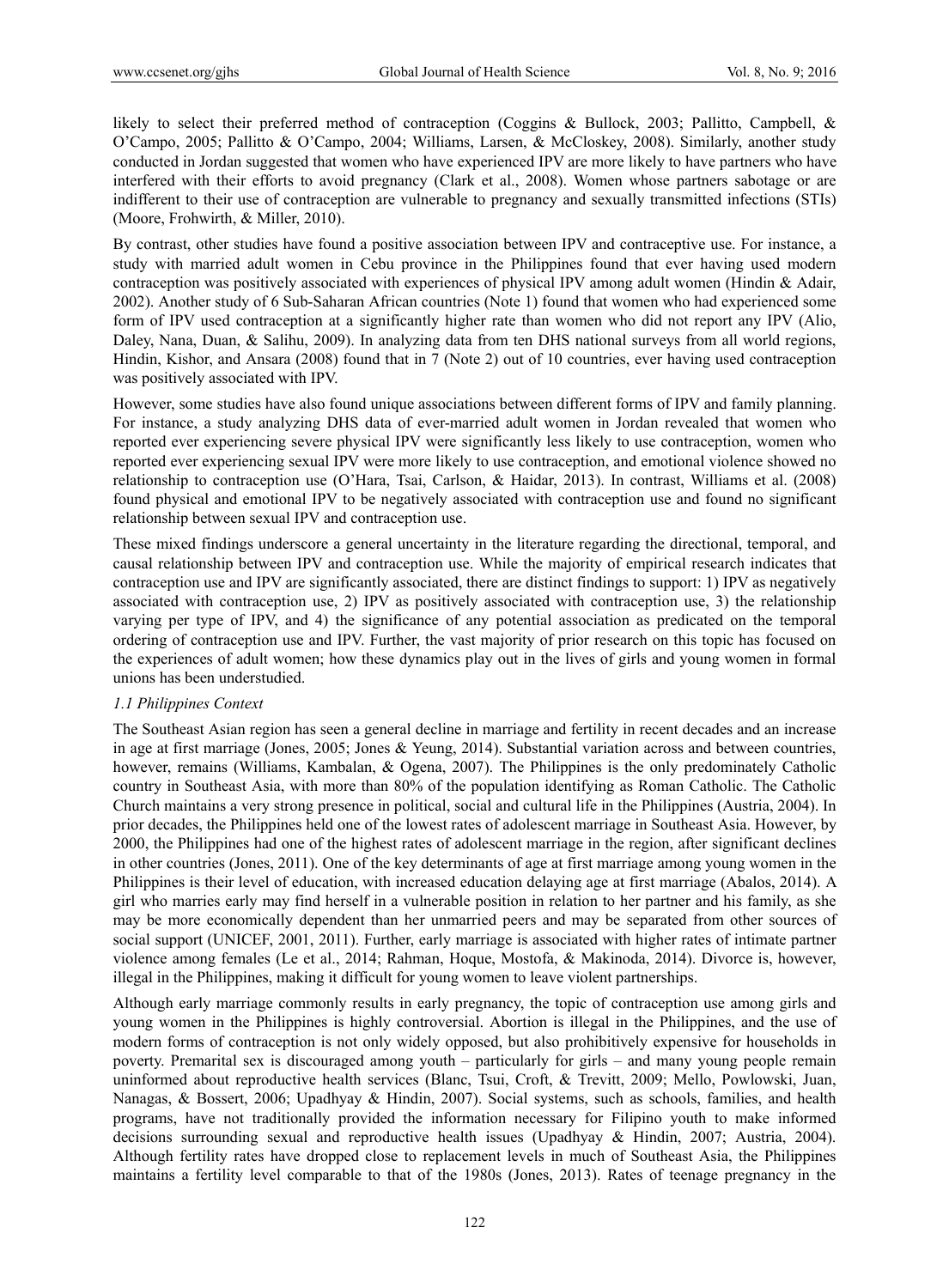Philippines are among the highest in Southeast Asia. Girls and young women report the lowest usage of contraception and having the highest unmet need for family planning services of all age groups in the Philippines (Huang Soo Lee & Cheng, 2012; Philippine Statistics Authority & ICF International, 2014). Adolescents with an unmet need for family planning are at risk for unintended pregnancies; some of these adolescents will resort to illegal (and often unsafe) abortions (Guttmacher Institute, 2015).

This paper meets a gap in the literature by exploring the relationship between experiences of intimate partner violence and the use of family planning methods among girls and young women in formal unions in the Philippines. To the authors' knowledge, this is the first study to explore this subject among minors and young women using a population-based sample. The current study utilized the 2013 Philippines Demographic and Health Survey (DHS) data to address the following research question: Is the use of family planning significantly associated with intimate partner violence among adolescent girls and young women in the Philippines? The study hypothesis is that there is a significant positive relationship between IPV and use of family planning methods, since prior research in the Philippines has found a positive relationship between the two among adult women (Hindin & Adair, 2002). As this study was based on publicly available data, institutional review board approval was not sought.

#### **2. Methodology**

# *2.1 Sample*

The DHS encompasses a nationally representative sample of girls and women in the Philippines aged 15 to 49 years. The sample selection methodology was based on a stratified two-stage sample design, utilizing the 2010 Philippines Census of Population and Housing (CPH) as a frame. In this study, 14,804 households were successfully interviewed, representing a response rate of 99.4 percent. The DHS domestic violence module, entitled the 'women's safety module' in this survey, was administered to 10,963 girls and women, with a response rate of 96.4 percent. For the current paper, data analysis was restricted to respondents aged 15 to 24 years who reported being in a formal union (either being married or living with a partner as if married). As such, the total sample size for this paper was 1,566 participants, including 1,112 respondents who participated in the women's safety module (Philippine Statistics Authority & ICF International, 2014).

#### *2.2 Measurement*

Independent variables included experiences of physical, sexual and emotional partner violence in the past 12 months (recent IPV). In the DHS survey, IPV questions were based on the Revised Conflict Tactics Scale (Straus et al., 1996). Physical violence included pushing, shaking, throwing something at subject, slapping, twisting arm, pulling hair, punching or hitting with something that could hurt, kicking, dragging, beating up, choking, burning, and threatening and attacking with a knife, gun or other weapon. Sexual violence included: physically forcing girl/woman to engage in sexual intercourse or other sexual acts she did not want to engage in, forcing with threats or in any other way to engage in sexual intercourse or other sexual acts she did not want to engage in, and trying or attempting to force, persuade, or threaten girl/woman to engage in sexual intercourse or other sexual acts against her will. Emotional violence included humiliating girl/woman in front of others, threatening harm to self or someone the girl/woman cared about, and insulting the subject. Current use of contraception and an unmet need for family planning served as the dependent variables for the study. Current use of contraception included modern forms (e.g. intrauterine device, pill, condoms), traditional forms (e.g. withdrawal, rhythm method) and folkloric methods. An unmet need for family planning was defined as having an unmet need for birth spacing, an unmet need for birth limiting, and/or birth spacing or limiting failure.

As indicators of perceived gender roles and women's status, we also included questions pertaining to girls' and young women's attitudes toward wife beating and decision making regarding contraception use. To understand their attitudes toward wife beating, respondents were asked if they approved of wife beating under a series of conditions, including the wife going out without husband's permission, neglecting children, arguing with husband, refusing to have sexual relations with husband, and burning the food. To assess girls and women's involvement in decision making regarding contraception usage, participants were asked: Would you say that using contraception is mainly your decision, mainly your husband/partner's decision, or did you both decide together? Responses included mainly respondent, mainly husband, joint decision and other.

#### *2.3 Data Analysis*

Analysis was conducted using *Stata/IC,* version 11.0. We used chi-squared tests of independence to compare the age group of participants (15 to 19 and 20 to 24) by relevant socio-demographic characteristics and decision making regarding contraceptive use. Additionally, we utilized chi-square tests of independence to compare the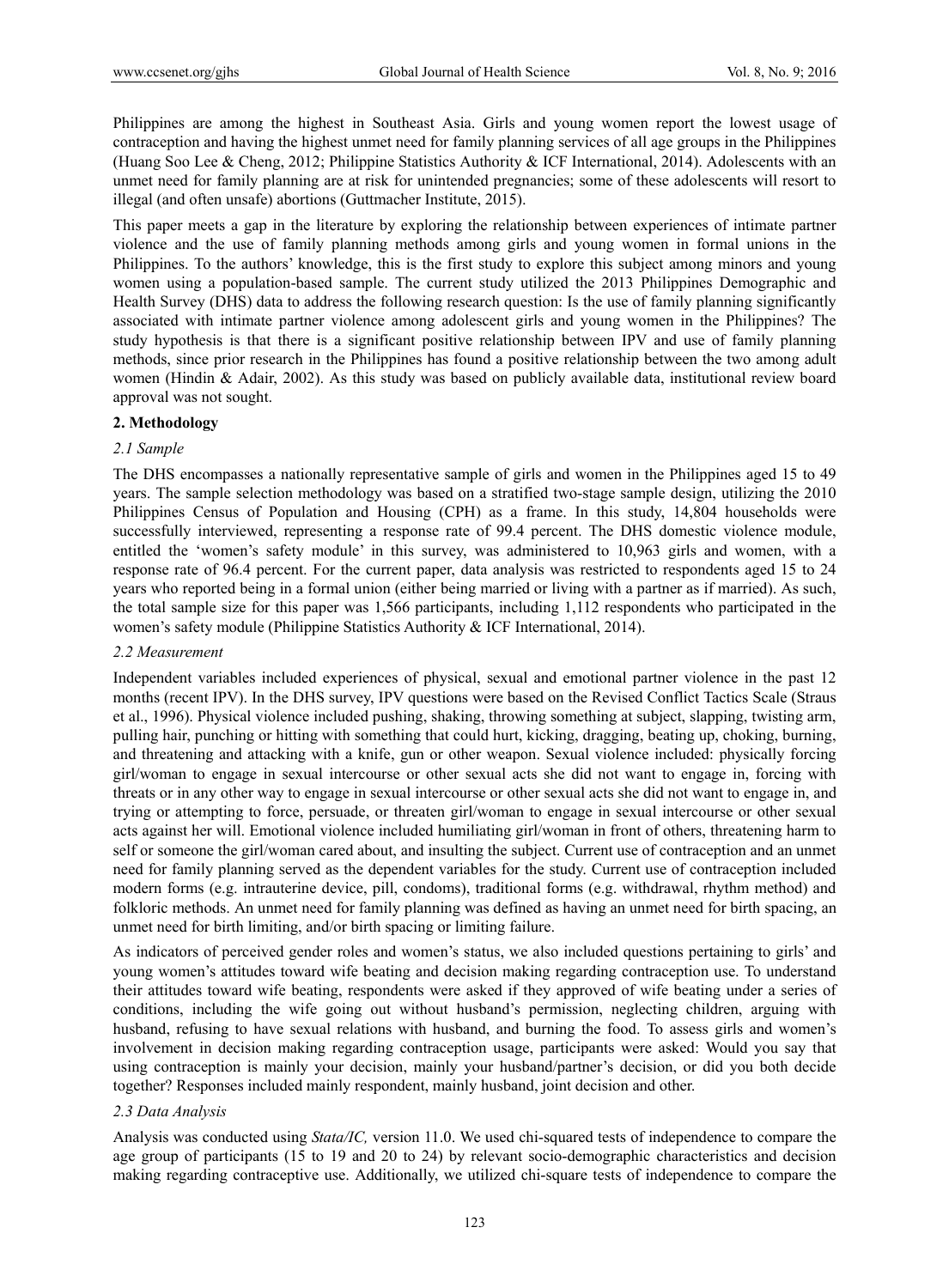percentage of girls and young women who reported using/not using contraception by attitudes toward wife beating and types of recent IPV experienced.

We conducted three logistic regression models to explore the relationship between current contraception use, recent physical IPV, recent sexual IPV, and recent emotional IPV among girls and young women in formal unions. We also ran three logistic regression models to explore the relationship between having an unmet need for family planning, recent physical IPV, recent sexual IPV, and recent emotional IPV. All of the logistic regression models controlled for the following covariates: participant's age (continuous), marital status, highest level of education attended or completed (none/primary, secondary or higher), wealth quintile, residence (urban vs. rural), religion (Roman Catholic or other), respondent currently working (yes/no), age at first cohabitation with partner, total number of children, whether wife beating is ever justified by participant in any circumstance (yes/no), and the region of the Philippines in which the participant was residing at the time of the study.

# **3. Results**

#### *3.1 Characteristics of Study Sample*

Out of 1,566 girls and young women aged 15 to 24 included in the study, 1,247 (80%) were aged 20 or above. Almost 20% of participants had only attended primary school or less, including 29% of those in the youngest age group. Girls aged 15 to 19 were significantly more likely than young women aged 20 to 24 to be in the poorest wealth quintile. Nearly three-fourths of participants reported being Catholic.

Young women aged 20 to 24 were significantly more likely than girls 15 to 19 to be married rather than cohabiting with a partner, with 50% of young women reporting being married compared to 24% of girls aged 15 to 19. On average, girls started cohabiting with a partner at the age of 16, while young women aged 20 to 24 started cohabiting with a partner at an average age of 19. Most respondents reported having an older partner, with an average age gap between respondents and their partners of 4.6 years. Among girls aged 15 to 19 years, the mean age of their partners was 22.9 years. The mean age of the partners of young women aged 20 to 24 was 26.8 years. However, 10.2% of all respondents reported having a partner that was at least 10 years older than them.

A total of 18% of participants were pregnant at the time of the study. Girls were significantly more likely to be pregnant at the time of the study than young women ( $p<0.000$ ), with over one-fourth (26%) of adolescent girls reporting being pregnant during the study. The majority of participants (70%) already had one or two children at the time of the study. Less than half of participants reported using contraception (see Table 1).

|                            | Girls         | Young women     | Total         | p-value      |
|----------------------------|---------------|-----------------|---------------|--------------|
|                            | $15-19$ years | $20 - 24$ years | $15-24$ years |              |
|                            | $n$ (%) or    | $n$ (%) or      | $n$ (%) or    |              |
|                            | M(SD)         | M(SD)           | M(SD)         |              |
|                            | $n = 319$     | $n = 1,247$     | $n = 1,566$   |              |
| Highest level of education |               |                 |               |              |
| Primary or less            | 92(28.8)      | 215(17.2)       | 307 (19.6)    | ${}_{0.000}$ |
| Secondary                  | 198(62.1)     | 705 (56.5)      | 903 (57.7)    | ${}_{0.01}$  |
| Higher                     | 29(9.1)       | 327(26.2)       | 356(22.7)     | < 0.000      |
| Religion                   |               |                 |               |              |
| Catholic                   | 230(72.1)     | 904 (72.5)      | 1,134(72.4)   |              |
| Muslim                     | 30(9.4)       | 121(9.7)        | 151(9.6)      |              |
| Protestant                 | 22(6.9)       | 61(4.9)         | 83(5.3)       |              |
| Other                      | 37(11.6)      | 161(12.9)       | 198 (12.7)    |              |
| Wealth quintile            |               |                 |               |              |
| Poorest                    | 103(32.3)     | 319 (25.6)      | 422 (27.0)    | p < 0.05     |

|  | Table 1. Socio-demographic characteristics of study sample $(n = 1,566)$ |  |  |  |  |
|--|--------------------------------------------------------------------------|--|--|--|--|
|  |                                                                          |  |  |  |  |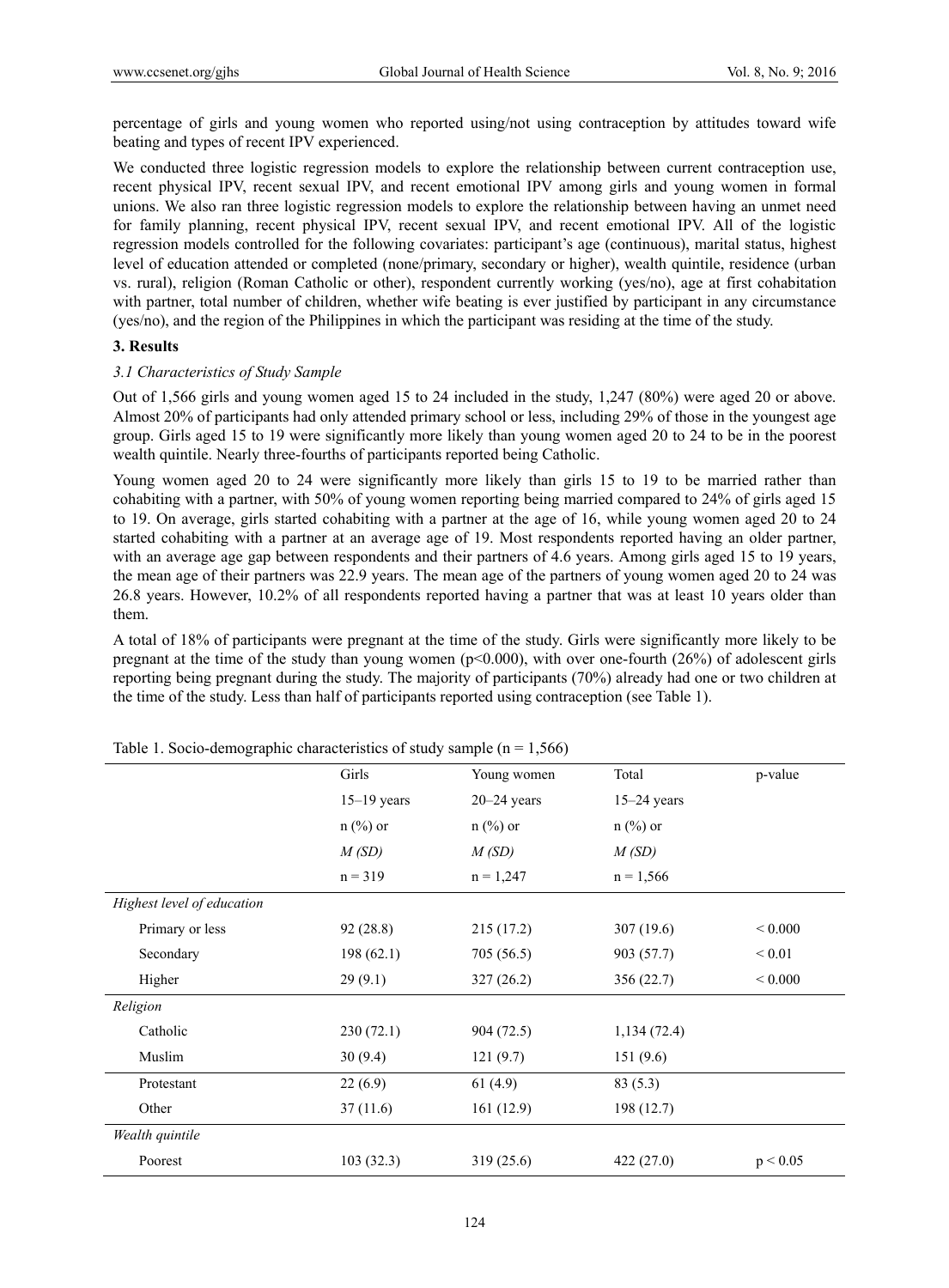| Poorer                             | 82(25.7)   | 321(25.7)  | 403 (25.7)  |              |
|------------------------------------|------------|------------|-------------|--------------|
| Middle                             | 73(22.9)   | 275(22.1)  | 348 (22.2)  |              |
| Richer                             | 38(11.9)   | 220(17.6)  | 258(16.5)   | p < 0.05     |
| Richest                            | 23(7.2)    | 112(9.0)   | 135(8.6)    |              |
| Residence                          |            |            |             |              |
| Urban                              | 120(37.6)  | 528 (42.3) | 648 (41.4)  |              |
| Rural                              | 199 (62.4) | 719 (57.7) | 918 (58.6)  |              |
| Partner relationship               |            |            |             |              |
| Married                            | 77(24.1)   | 622(49.9)  | 699(44.6)   | ${}_{0.000}$ |
| Living with partner                | 242 (75.9) | 625(50.1)  | 867 (55.4)  | ${}_{0.000}$ |
| Age at first cohabitation          | 16.3(1.6)  | 18.5(2.3)  | 18.1(2.4)   | ${}_{0.000}$ |
| Average age of partner             | 22.9(4.4)  | 26.8(5.3)  | 26.0(5.4)   | ${}_{0.000}$ |
| Total number of children ever born |            |            |             |              |
| $\boldsymbol{0}$                   | 119(37.3)  | 208(16.7)  | 327(20.9)   | ${}_{0.000}$ |
| $1 - 2$                            | 197(61.8)  | 897 (71.9) | 1,094(69.9) | ${}_{0.000}$ |
| $3 - 5$                            | 3(0.9)     | 142(11.4)  | 145(9.3)    | ${}_{0.000}$ |
| Currently pregnant                 | 83 (26.0)  | 198 (15.9) | 281 (17.9)  | ${}_{0.000}$ |

#### *3.2 Girls and Young Women's Empowerment*

The majority of participants (81%) reported that they made decisions about their contraceptive use jointly with their partners (see Table 2). Roughly 1 in 8 girls and young women noted they made these decisions on their own, while 7% said their partners made the decision. Young women were significantly more likely to report joint decision making with their partners.

| Table 2. Decision making regarding contraception use by age $(n = 1,566)$ |  |  |  |
|---------------------------------------------------------------------------|--|--|--|
|                                                                           |  |  |  |

|                                                      | Girls           | Young women     | Total           | p-value  |  |
|------------------------------------------------------|-----------------|-----------------|-----------------|----------|--|
|                                                      | $15 - 19$ years | $20 - 24$ years | $15 - 24$ years |          |  |
|                                                      | $n$ (%)         | $n$ (%)         | $n$ (%)         |          |  |
|                                                      | $n = 319$       | $n = 1,247$     | $n = 1,566$     |          |  |
| Decision<br>making<br>regarding<br>contraception use |                 |                 |                 |          |  |
| Woman/girl                                           | 19(17.0)        | 69(11.3)        | 88 (12.2)       |          |  |
| Partner/husband                                      | 9(8.0)          | 39(6.4)         | 48 (6.7)        |          |  |
| Joint (respondent/partner)                           | 82 (73.2)       | 500(82.1)       | 582 (80.7)      | p < 0.05 |  |
| Other                                                | 2(1.8)          | 1(0.2)          | 3(0.4)          |          |  |

Almost one-fifth (18%) of participants indicated that wife beating was at times justified, with the most commonly reported reason being if the wife neglected the children (14%). Girls were more likely to report wife beating as justified than young women, but the difference was not statistically significant. As reflected in Table 3, girls and young women who reported that wife beating was justified under some circumstances were significantly less likely to use contraception.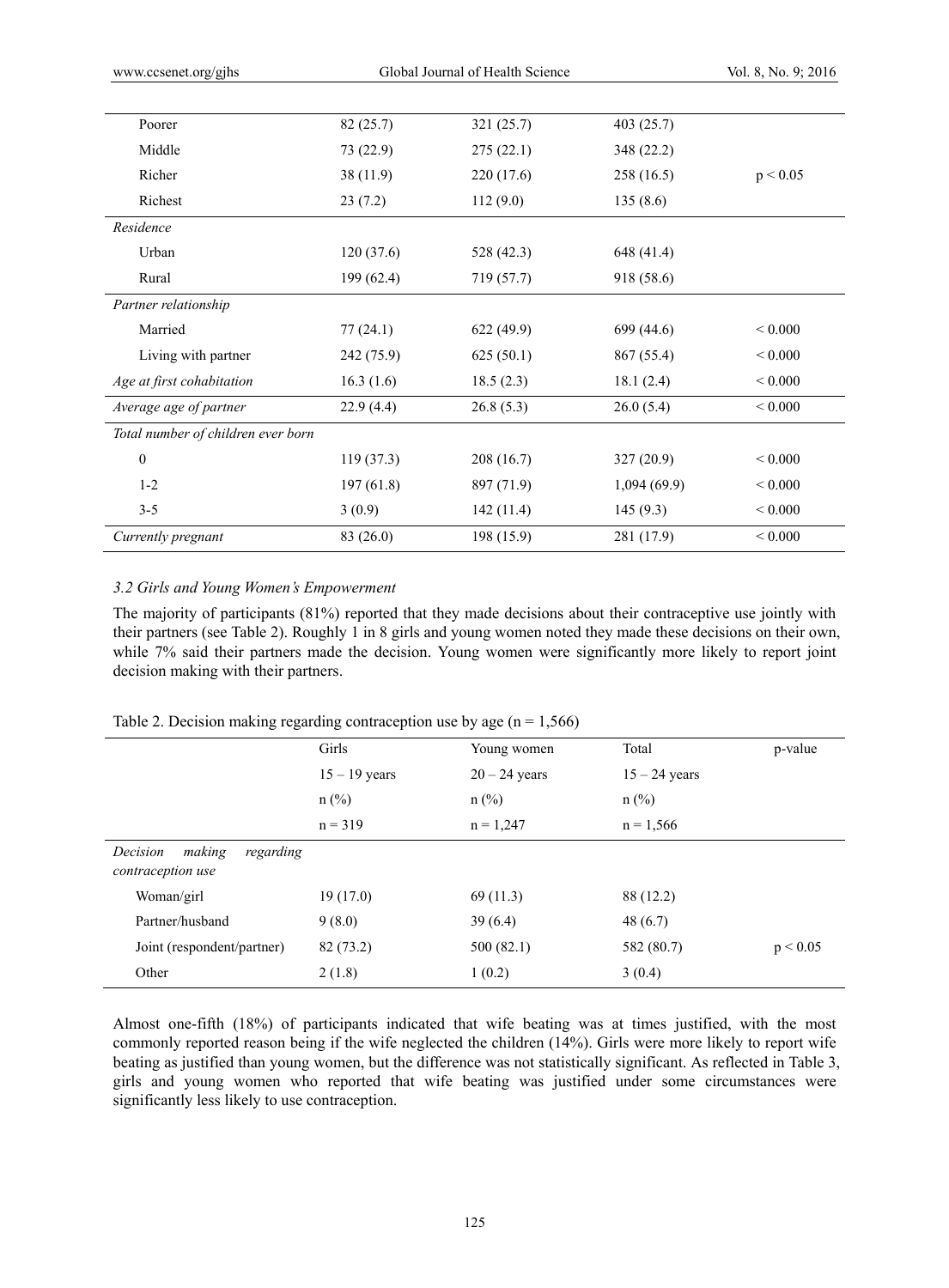|                                                  | Not currently<br>using<br>contraception $(\% )$ | Currently using<br>contraception<br>$n$ (%) | Total<br>$n$ (%) | p-value |
|--------------------------------------------------|-------------------------------------------------|---------------------------------------------|------------------|---------|
| Agree that wife beating is justified if the wife |                                                 |                                             |                  |         |
| Goes out without telling husband                 | 60(7.1)                                         | 27(3.7)                                     | 87 (5.6)         | p<0.01  |
| Neglects the children                            | 126(15.0)                                       | 91 (12.6)                                   | 217(13.9)        |         |
| Argues with husband                              | 45(5.3)                                         | 22(3.0)                                     | 67(4.3)          | p<0.05  |
| Refuses to have sexual relations with husband    | 22(2.6)                                         | 12(1.7)                                     | 34(2.2)          |         |
| Burns food                                       | 22(2.6)                                         | 14(1.9)                                     | 36(2.3)          |         |
| In at least one of the above condition           | 167(19.8)                                       | 108 (14.9)                                  | 275 (17.6)       | p<0.05  |

#### Table 3. Attitudes toward wife beating by current contraception use  $(n = 1,566)$

#### *3.3 Experiences of Violence and Use of Contraception*

Exploratory data analysis revealed that 22% of girls and young women reported having experienced IPV in the past 12 months. Emotional violence was the most commonly reported form of violence, followed by physical IPV and sexual IPV. Less than half of girls and young women reported currently using some form of contraception, including 35% of girls and 49% of young women. Girls and young women who reported experiencing recent physical, sexual and emotional violence were significantly more likely to report using some form of contraception (see Table 4).

|  |  | Table 4. Types of intimate partner violence among girls and young women by contraception use $(n = 1, 113)$ |  |  |  |
|--|--|-------------------------------------------------------------------------------------------------------------|--|--|--|
|  |  |                                                                                                             |  |  |  |

|                      | Not currently using<br>contraception | Currently using<br>contraception | Total     |         |
|----------------------|--------------------------------------|----------------------------------|-----------|---------|
|                      | $n$ (%)                              | $n$ (%)                          | $n$ (%)   | p-value |
| Recent IPV           |                                      |                                  |           |         |
| Any IPV              | 115(20.14)                           | 130(24.0)                        | 245(22.0) |         |
| Physical IPV         | 35(6.12)                             | 57(10.5)                         | 92(8.3)   | p<0.01  |
| Sexual IPV           | 20(3.50)                             | 33(6.1)                          | 53 (4.8)  | p<0.05  |
| <b>Emotional IPV</b> | 56 (9.81)                            | 76 (14.0)                        | 132(11.9) | p<0.05  |

#### *3.4 Logistic Regressions*

Controlling for all aforementioned covariates, the odds of currently using contraception were on average significantly higher for girls and young women who reported recently experiencing physical IPV (Model 1 OR=1.84; 95% CI=1.13, 2.99;  $p<0.05$ ). The odds of currently using contraception were also on average significantly higher for girls and young women who reported recent sexual IPV (Model 2 OR=2.18; 95%  $CI=1.17, 4.06; p<0.05)$ . No significant relationship between recent experiences of emotional violence and current contraception use was found (Model 3 OR=1.47; 95% CI=0.98, 2.20; p=0.06), as reflected in Table 5. Across all three models, the odds of using contraception were significantly higher when girls and young women were married as opposed to cohabiting only; the odds of using contraception also increased significantly with each additional child they bore. None of the logistic regression models for unmet need for family planning on any of the types of IPV were significant (results not shown).

#### **4. Discussion**

The capacity of girls and young women in formal unions to control their fertility and choice of family planning methods is critical for their safety and development. The ability to plan the timing, number and spacing of their children without experiencing violence gives girls and young women freedom to plan the rest of their lives and prioritize their own education and growth. Unplanned pregnancies can limit girls' and young women's schooling and employment prospects (Blanc et al., 2009), deepening economic dependence upon their partners and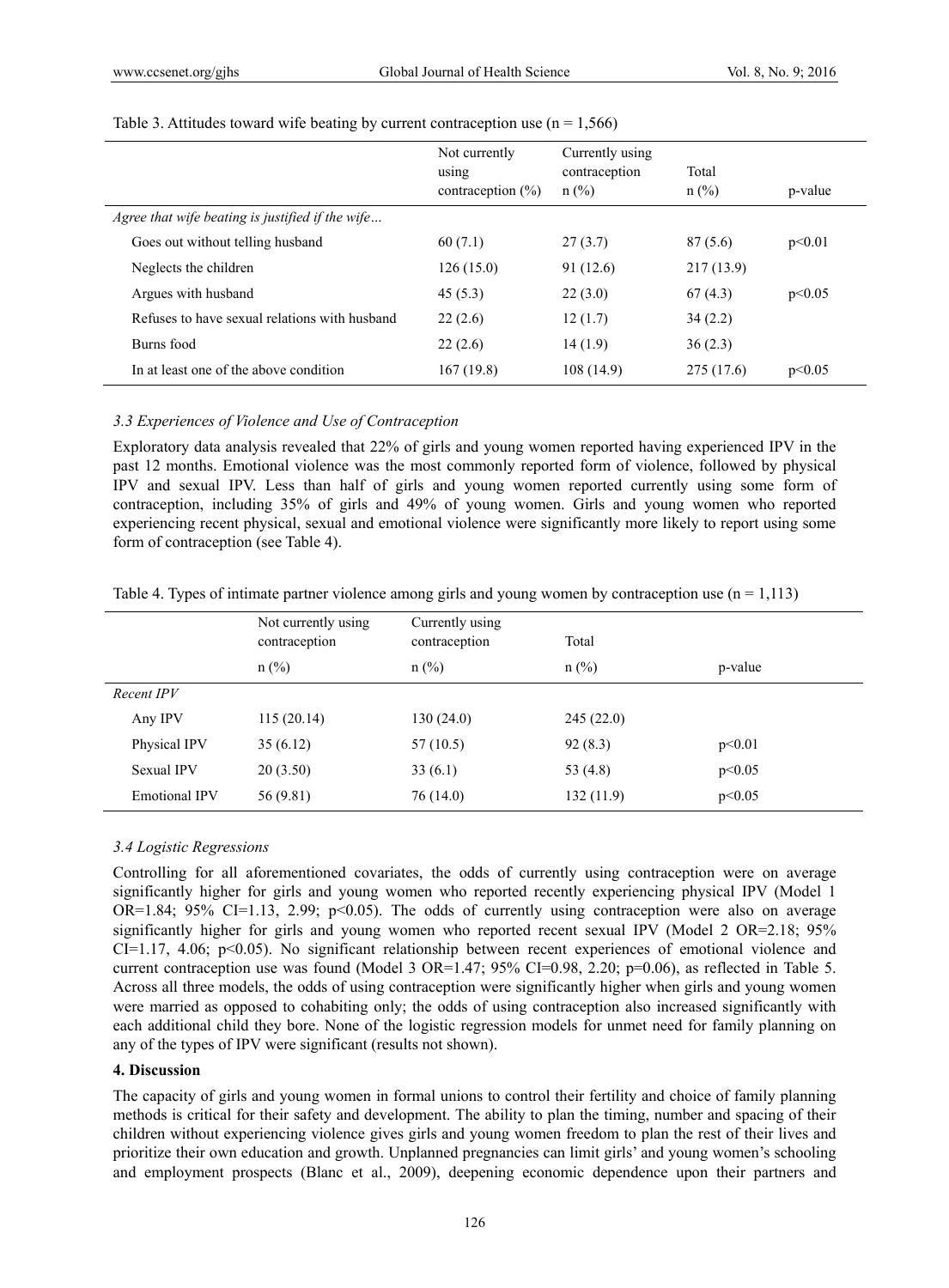potentially heightening their risk for experiencing violence (Heise, 2011; Postmus, Plummer, McMahon, Murshid, & Kim, 2012; Vyas & Watts, 2009). Unintended pregnancies are also associated with a range of adverse health outcomes for young mothers and infants, including delayed use of prenatal care, low birth weight, perinatal mortality, and postpartum complications (Pallitto et al., 2005). With over one-fifth of girls and young women in unions in this population-based sample reporting an unmet need for family planning (including more than one in four adolescent girls), the public health implications of increasing knowledge of family planning methods and access to contraception among youth in the Philippines are considerable.

The results of this study add to the existing body of literature that has revealed a positive relationship between various forms of IPV and contraception use (Alio et al., 2009; Ansara & Hindin, 2009; Fanslow et al., 2008; Hindin & Adair, 2002; O'Hara et al., 2013). While the reasons for this relationship cannot be ascertained from the current study, one possible explanation that has been suggested in the literature is that women in abusive relationships may attempt to prevent pregnancy because they do not want to bring a child into a violent family setting (Alio et al., 2009; Hindin & Adair, 2002). Regardless of the reasons behind the association, these findings suggest the importance of adequately addressing and responding to partner violence when providing sexual health services to girls and young women in the Philippines. In April 2014, the Philippines Supreme Court removed a ban on the Responsible Parenthood and Reproductive Health Act after a decade of fierce opposition (Guttmacher Institute, 2015). This landmark legislation mandates that the Filipino government increase access to reproductive health services, particularly among impoverished Filipinos, and provide sex education to public school students aged 10 to 19. The passage of this legislation creates a unique opportunity to address the sexual and reproductive health needs of adolescents and young people in the Philippines, as well as other inter-linked social issues such as partner violence.

Research in other contexts has shown that young adult women attending family planning clinics report higher rates of IPV in comparison to their peers (Miller et al., 2010). Prior studies have also found that clinic-based IPV assessment can be a critical step in identifying partner violence (Chang et al., 2003), highlighting the potential of health clinics providing family planning services to asses for IPV and link patients to broader IPV services. IPV screening could be incorporated as a component of sexual health care for girls and young women in the Philippines, as health facilities can provide a neutral venue for IPV service providers to gain access to girls and young women experiencing partner violence. Training should be provided to health care personnel to increase their capacity to identify the signs of partner violence, properly and safely screen for partner violence, and provide emergency and other referral services for girls and young women who disclose partner violence in health facility settings. It is also recommended that sex education sessions in public schools incorporate attention to gendered dynamics in youth sexual relationships and include education regarding consent, sexual negotiation, and partner violence. Health and sex education programs for youth should equip youth to reject violence as part of healthy relationships and to develop effective conflict resolution behaviors in relationships (Kaestle  $\&$ Halpern, 2005).

Study limitations include the self-reported and cross-sectional nature of the data. The potential for underreporting is a key concern in violence research due to social stigma, the sensitivity of the topic and concerns about privacy and safety (Pallitto & O'Campo, 2004; Shoultz et al., 2010). Given the cross-sectional nature of the study, it is unclear whether experiencing IPV leads girls to take steps to prevent pregnancy, whether utilizing contraception places girls at heightened risk for partner violence, or if the relationship is bi-directional. More exact temporal measurement is needed to speak to causal relationships. Further qualitative research is recommended in order to better define the association mechanisms between IPV and family planning for girls and young women in the Filipino cultural context.

Despite limitations, this study makes an important contribution to the global literature as it is the first study, to the authors' knowledge, that has explored the intersection of partner violence and family planning specifically among girls and young women in the Philippines. Study findings highlight the importance of health care professionals understanding the connection between partner violence and family planning as sexual health services are expanded for youth in response to the Responsible Parenthood and Reproductive Health Act. While heightened efforts are needed to ensure that contraceptive services are provided to youth in an accessible, non-judgmental and confidential manner, it will also be critical for health care professionals to also understand the connection between IPV and the use of contraceptive methods. The rollout of this legislation provides a unique opportunity to not only increase access to sexual health services, but also to screen for IPV and provide necessary emergency and support services to girls and young women experiencing partner violence.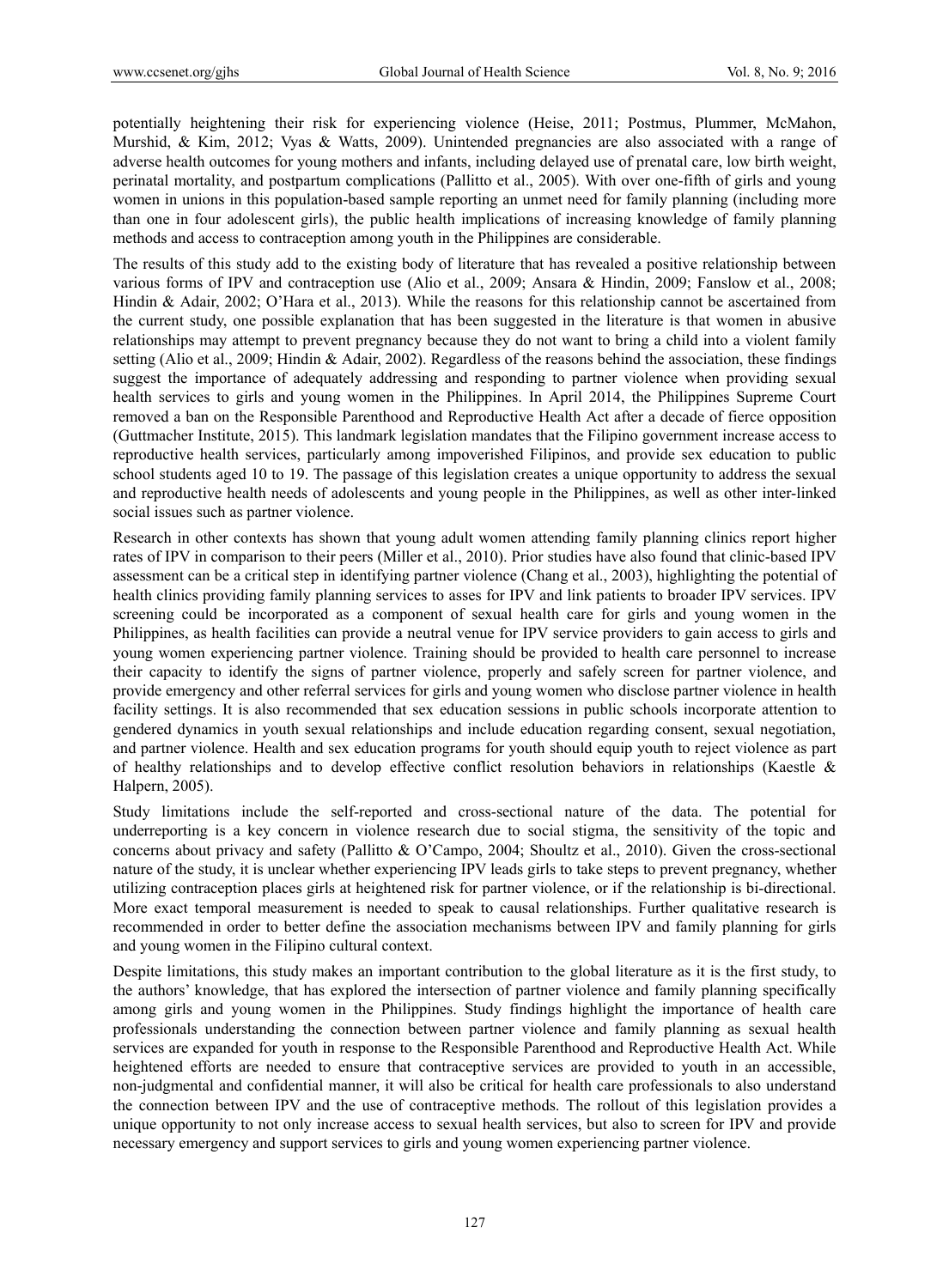|                                            | Model 1   |                  |              | <b>Model 2</b> |                  |              | Model 3   |                  |              |
|--------------------------------------------|-----------|------------------|--------------|----------------|------------------|--------------|-----------|------------------|--------------|
|                                            | OR        | $\boldsymbol{z}$ | 95% CI       | <b>OR</b>      | $\boldsymbol{z}$ | 95% CI       | <b>OR</b> | $\boldsymbol{z}$ | 95% CI       |
| Recent physical<br>violence                | 1.84*     | 2.47             | (1.13, 2.99) |                |                  |              |           |                  |              |
| Recent sexual<br>violence                  |           |                  |              | $2.18*$        | 2.44             | (1.17, 4.06) |           |                  |              |
| Recent emotional<br>violence               |           |                  |              |                |                  |              | 1.47      | 1.86             | (0.98, 2.20) |
| Age                                        | 1.05      | 1.40             | (0.98, 1.12) | 1.05           | 1.53             | (0.99, 1.13) | 1.05      | 1.51             | (0.98, 1.13) |
| Poorest wealth<br>quintile                 | 0.64      | $-1.45$          | (0.35, 1.17) | 0.63           | $-1.50$          | (0.34, 1.15) | 0.65      | $-1.38$          | (0.35, 1.20) |
| Poorer wealth<br>quintile                  | 0.89      | $-0.41$          | (0.50, 1.58) | 0.88           | $-0.44$          | (0.49, 1.56) | 0.91      | $-0.32$          | (0.51, 1.62) |
| Middle wealth<br>quintile                  | 0.96      | $-0.14$          | (0.55, 1.70) | 0.95           | $-0.19$          | (0.54, 1.67) | 0.96      | $-0.15$          | (0.54, 1.69) |
| Richer wealth<br>quintile                  | 1.12      | 0.36             | (0.62, 2.03) | 1.13           | 0.40             | (0.62, 2.05) | 1.15      | 0.47             | (0.64, 2.09) |
| Urban                                      | 0.95      | $-0.34$          | (0.69, 1.30) | 0.94           | $-0.40$          | (0.68, 1.28) | 0.95      | $-0.32$          | (0.69, 1.30) |
| Catholic                                   | 1.10      | 0.54             | (0.78, 1.54) | 1.09           | 0.52             | (0.78, 1.53) | 1.10      | 0.54             | (0.78, 1.53) |
| Completed<br>secondary school or<br>higher | 1.36      | 1.64             | (0.94, 1.96) | 1.36           | 1.64             | (0.94, 1.95) | 1.34      | 1.57             | (0.93, 1.93) |
| Wife beating<br>justified (yes)            | 0.90      | $-1.13$          | (0.74, 1.08) | 0.90           | $-1.08$          | (0.75, 1.09) | 0.91      | $-0.99$          | (0.75, 1.10) |
| National Capital<br>Region                 | $3.47***$ | 3.51             | (1.73, 6.97) | $3.60***$      | 3.61             | (1.79, 7.21) | $3.67***$ | 3.65             | (1.83, 7.37) |
| Cordillera<br>Administrative<br>Region     | 1.30      | 0.64             | (0.58, 2.93) | 1.37           | 0.77             | (0.61, 3.08) | 1.38      | 0.78             | (0.62, 3.11) |
| Ilocos Region                              | 1.95      | 1.72             | (0.91, 4.16) | 1.96           | 1.74             | (0.92, 4.19) | 1.96      | 1.73             | (0.92, 4.19) |
| Cagayan Valley                             | 1.49      | 1.11             | (0.74, 3.01) | 1.53           | 1.18             | (0.76, 3.08) | 1.57      | 1.26             | (0.78, 3.17) |
| Central Luzon                              | 1.37      | 0.93             | (0.70, 2.70) | 1.45           | 1.08             | (0.74, 2.84) | 1.45      | 1.08             | (0.74, 2.85) |
| CALABARZON                                 | 1.45      | 1.07             | (0.73, 2.87) | 1.47           | 1.12             | (0.74, 2.91) | 1.52      | 1.20             | (0.77, 3.00) |
| <b>MIMAROPA</b>                            | 0.72      | $-0.77$          | (0.31, 1.67) | 0.72           | $-0.77$          | (0.31, 1.67) | 0.72      | $-0.76$          | (0.31, 1.68) |
| Bicol                                      | 1.27      | 0.60             | (0.59, 2.72) | 1.29           | 0.65             | (0.60, 2.77) | 1.32      | 0.71             | (0.61, 2.85) |
| Western Visayas                            | $2.46*$   | 2.43             | (1.19, 5.08) | 2.59*          | 2.58             | (1.26, 5.35) | $2.51*$   | 2.49             | (1.22, 5.19) |
| Central Visayas                            | 1.61      | 1.26             | (0.77, 3.38) | 1.57           | 1.20             | (0.75, 3.28) | 1.64      | 1.31             | (0.78, 3.43) |
| Eastern Visayas                            | $2.62*$   | 2.19             | (1.11, 6.22) | $2.62*$        | 2.19             | (1.11, 6.20) | $2.63*$   | 2.20             | (1.11, 6.20) |
| Zamboanga<br>Peninsula                     | 0.93      | $-0.20$          | (0.45, 1.90) | 0.97           | $-0.07$          | (0.48, 1.99) | 0.97      | $-0.08$          | (0.48, 1.98) |
| Northern Mindanao                          | 0.73      | $-0.76$          | (0.33, 1.64) | 0.75           | $-0.71$          | (0.33, 1.68) | 0.75      | $-0.71$          | (0.33, 1.67) |
| Davao                                      | 1.32      | 0.78             | (0.66, 2.65) | 1.38           | 0.90             | (0.69, 2.75) | 1.35      | 0.86             | (0.68, 2.71) |
| SOCCSKSARGEN<br>(Region XII)               | 1.21      | 0.52             | (0.58, 2.52) | 1.21           | 0.52             | (0.58, 2.51) | 1.24      | 0.57             | (0.60, 2.57) |
| Autonomous                                 | $0.43*$   | $-2.12$          | (0.20, 0.94) | $0.44*$        | $-2.10$          | (0.20, 0.94) | $0.45*$   | $-2.02$          | (0.21, 0.98) |

# Table 5. Logistic regression models of current contraception use and intimate partner violence (n=1,113)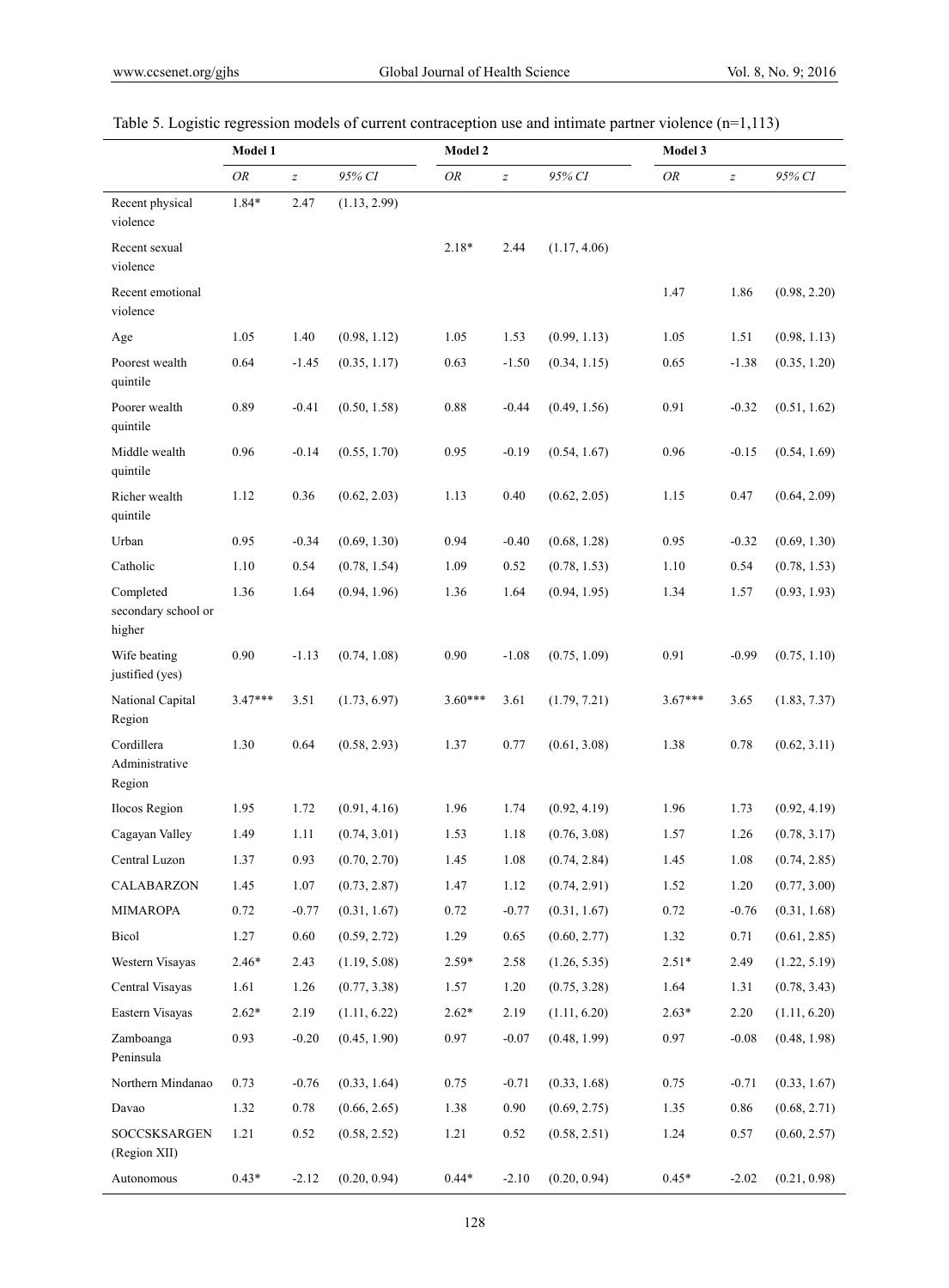| Region in Muslim<br>Mindanao                       |                                                         |             |              |           |      |              |           |      |              |
|----------------------------------------------------|---------------------------------------------------------|-------------|--------------|-----------|------|--------------|-----------|------|--------------|
| Total number of<br>children                        | $3.02***$                                               | 7.69        | (2.28, 3.99) | $3.03***$ | 7.73 | (2.29, 4.01) | $2.97***$ | 7.59 | (2.24, 3.93) |
| Married                                            | $1.41*$                                                 | 2.27        | (1.05, 1.89) | $1.37*$   | 2.10 | (1.02, 1.84) | $1.39*$   | 2.18 | (1.03, 1.86) |
| $\mathbf{a}$ . A A $\mathbf{c}$ shake $\mathbf{a}$ | $\sim$ $\sim$ $\sim$ $\sim$ $\sim$ $\sim$ $\sim$ $\sim$ | $\sim$ 0.01 |              |           |      |              |           |      |              |

 $* p < 0.05 ** p < 0.01*** p < 0.001$ .

#### **Conflict of Interest**

The authors declare that there is no conflict of interests regarding the publication of this paper.

#### **References**

- Abalos, J. B. (2014). Trends and determinants of age at union of men and women in the Philippines. *Journal of Family Issues*, *35*(12), 1624-1641. http://dx.doi.org/10.1177/0192513X14538024
- Alio, A. P., Daley, E. M., Nana, P. N., Duan, J., & Salihu, H. M. (2009). Intimate partner violence and contraception use among women in Sub-Saharan Africa. *International Journal of Gynaecology and Obstetrics, 107*(1), 35-38. http://dx.doi.org/10.1016/j.ijgo.2009.05.002
- Ansara, D., & Hindin, M. J. (2009). Perpetration of intimate partner aggression by men and women in the Philippines: prevalence and associated factors. *Journal of Interpersonal Violence, 24*(9), 1579-90. http://dx.doi.org/10.1177/0886260508323660
- Austria, C. S. R. (2004). The church, the state and women's bodies in the context of religious fundamentalism in the Philippines. *Reproductive Health Matters, 12*(24), 96-103. http://dx.doi.org/10.1016/S0968-8080(04)24152-0
- Blanc, A. K., Tsui, A. O., Croft, T. N., & Trevitt, J. L. (2009). Patterns and trends in adolescents' contraceptive use and discontinuation in developing countries and comparisons with adult women. *International Perspectives on Sexual and Reproductive Health, 35*(2), 63-71. http://dx.doi.org/10.1363/3506309
- Chambliss, L. R. (2008). Intimate partner violence and its implication for pregnancy. *Clinical Obstetrics and Gynecology*, *51*(2), 385-397. http://dx.doi.org/10.1097/GRF.0b013e31816f29ce
- Chandra, P. S., Satyanarayana, V. A., & Carey, M. P. (2009). Women reporting intimate partner violence in India: Associations with PTSD and depressive symptoms. *Archives of Women's Mental Health, 12*(4), 203-209. http://dx.doi.org/10.1007/s00737-009-0065-6
- Chang, J. C., Decker, M., Moracco, K. E., Martin, S. L., Petersen, R., & Frasier, P. Y. (2002). What happens when health care providers ask about intimate partner violence? A description of consequences from the perspectives of female survivors. *Journal of the American Medical Women's Association, 58*(2), 76-81. Retrieved from http://europepmc.org/abstract/med/12744419.
- Clark, C. J., Silverman, J., Khalaf, I. A., Abu Ra'ad, B., Abu Al Sha'ar, Z., Abu Al Ata, A., & Batieha, A. (2008). Intimate partner violence and interference with women's efforts to avoid pregnancy in Jordan. *Studies in family planning*, *39*(2), 123-132. http://dx.doi.org/10.1111/j.1728-4465.2008.00159.x
- Coggins, M., & Bullock, L. F. (2003). The wavering line in the sand: The effects of domestic violence and sexual coercion*. Issues in Mental Health Nursing, 24*(6-7), 723-38. http://dx.doi.org/10.1080/01612840390219211
- Coker, A. L. (2007). Does physical intimate partner violence affect sexual health? A systematic review. *Trauma, Violence, & Abuse*, *8*(2), 149-177. http://dx.doi.org/10.1177/1524838007301162
- Devries, K., Watts, C., Yoshihama, M., Kiss, L., Schraiber, L. B., Deyessa, N., … WHO Multi-Country Study Team. (2011). Violence against women is strongly associated with suicide attempts: Evidence from the who multi-country study on women's health and domestic violence against women. *Social Science & Medicine, 73*(1), 79-86. http://dx.doi.org/10.1016/j.socscimed.2011.05.006
- Fanslow, J., Whitehead, A., Silva, M., & Robinson, E. (2008). Contraceptive use and associations with intimate partner violence among a population-based sample of New Zealand women. *Australian and New Zealand Journal of Obstetrics and Gynaecology, 48*(1), 83-89. doi:10.1111/j.1479-828X.2007.00805.x
- Guttmacher Institute. (2015). *Sexual and reproductive health of young women in the Philippines: 2013 data*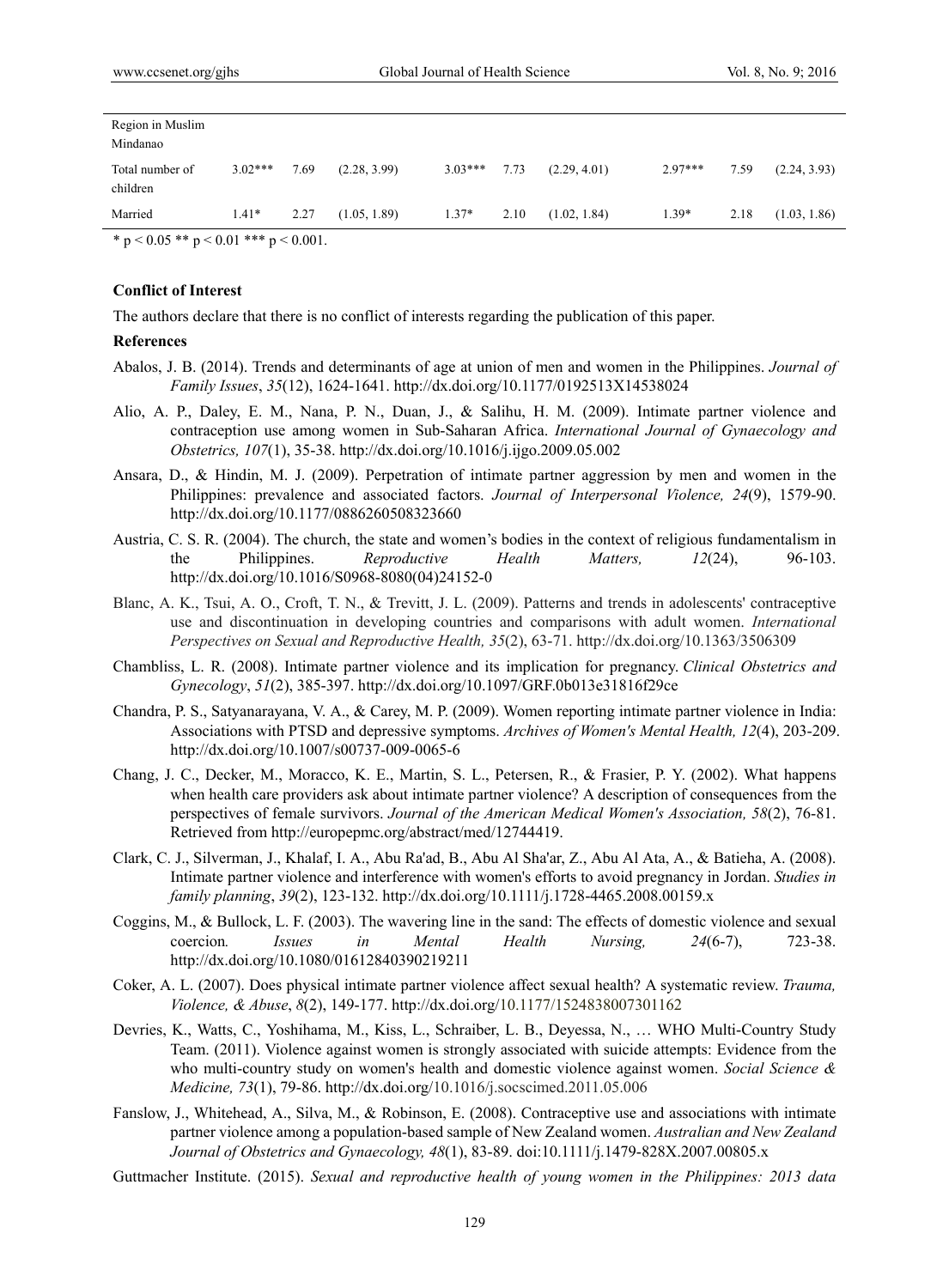*update.* London: International Planned Parenthood Foundation. Retrieved from https://www.guttmacher.org/pubs/FB-DD-Philippines.html.

- Heise, L. L. (2011). *What works to prevent partner violence? An evidence overview. STRIVE Research Consortium.* London, UK: London School of Hygiene and Tropical Medicine. Retrieved from http://www.endvawnow.org/uploads/browser/files/heise\_partner\_violence\_evidence\_overview.pdf.
- Hindin, M., & Adair, L. (2002). Who's at risk? Factors associated with intimate partner violence in the Philippines. *Social Science & Medicine, 55*(8), 1385-1399. http://dx.doi.org/10.1016/S0277-9536(01)00273-8
- Hindin, M. J., Kishor, S., & Ansara, D. L. (2008). *Intimate partner violence among couples in 10 DHS countries: Predictors and health outcomes*. Macro International Inc.: Calverton, USA. Retrieved from https://dhsprogram.com/pubs/pdf/AS18/AS18.pdf
- Huang Soo Lee, M., & Cheng, L. S. (2012). *Addressing the unmet need for family planning among the young people in the Philippines.* International Council on Management of Population Programmes, Selangor: Malaysia. The contract of the contract of the Retrieved from the from the from the from the from the from the  $\mathbb{R}$ http://site.icomp.org.my/clients/icomp/Downloads/Final\_Report\_Philippines94201244749PM3.pdf.
- Jones, G. W. (2005). The" flight from marriage" in south-east and east Asia. *Journal of Comparative Family Studies*, 93-119. Retrieved from http://www.jstor.org/stable/41603982?seq=1#page\_scan\_tab\_contents.
- Jones, G. W. (2011). Teenage marriage trends and issues in Insular Southeast. In G. W. Jones, T. H. Hull, & M. Mohamad (Eds.), *Changing marriage patterns in Southeast Asia: Economic and sociocultural dimensions* (pp. 29-46). London, England: Routledge.
- Jones, G. W. (2013). *The population of Southeast Asia. Asia Research Institute Working Paper Series No. 196*, National University of Singapore. Retrieved from http://www.ari.nus.edu.sg/wps/wps13\_196.pdf.
- Jones, G. W., & Yeung, W. J. J. (2014). Marriage in Asia. *Journal of Family Issues*, *35*(12), 1567-1583. http://dx.doi.org/10.1177/0192513X14538029.
- Kaestle, C. E., & Halpern, C. T. (2005). Sexual intercourse precedes partner violence in adolescent romantic relationships. *Journal of Adolescent Health*, *36*(5), 386-392. doi:10.1016/j.jadohealth.2004.02.030
- Le, M. T. H., Tran, T. D., Nguyen, H. T., & Fisher, J. (2014). Early marriage and intimate partner violence among adolescents and young adults in Viet Nam. *Journal of Interpersonal Violence, 29*(5), 889-910. doi:10.1177/0886260513505710
- Mello, M., Powlowski, M., Juan, M. A., Nanagas, P., & Bossert, T. J. (2006). The role of law in public health: The case of family planning in the Philippines. *Social Science & Medicine, 63*(2), 384-396. http://dx.doi.org/10.1016/j.socscimed.2006.01.010
- Miller, E., Decker, M. R., McCauley, H. L., Tancredi, D. J., Levenson, R. R., Waldman, J., ... & Silverman, J. G. (2010). Pregnancy coercion, intimate partner violence and unintended pregnancy. *Contraception*, *81*(4), 316-322. http://dx.doi.org/10.1016/j.contraception.2009.12.004
- Moore, A. M., Frohwirth, L., & Miller, E. (2010). Male reproductive control of women who have experienced intimate partner violence in the United States. *Social Science & Medicine*, *70*(11), 1737-1744. http://dx.doi.org/10.1016/j.socscimed.2010.02.009
- O'Hara, K., Tsai, L. C., Carlson, C. E., & Hadair, Y. M. (2013). Experiences of intimate partner violence and contraception use among ever-married women in Jordan. *Eastern Mediterranean Health Journal, 19*(10), 876-882. Retrieved from http://applications.emro.who.int/emhj/v19/10/EMHJ\_2013\_19\_10\_876  $_882.pdf?ua=1$
- Pallitto, C. C., Campbell, J. C., & O'Campo, P. (2005). Is intimate partner violence associated with unintended pregnancy? A review of the literature*. Trauma Violence Abuse*, *6*(3), 217-35. http://dx.doi.org/ 10.1177/1524838005277441
- Pallitto, C. C., & O'Campo, P. (2004). The relationship between intimate partner violence and unintended pregnancy: Analysis of a national sample From Colombia. *International Family Planning Perspectives, 30*(4), 165-173. Retrieved from http://www.jstor.org/stable/1566490?seq=1#page\_scan\_tab\_contents
- Philippine Statistics Authority (PSA) & ICF International. (2014). *Philippines National Demographic and Health Survey 2013.* Manila, Philippines, and Rockville, Maryland, USA: PSA and ICF International. Retrieved from https://dhsprogram.com/pubs/pdf/FR294/FR294.pdf.